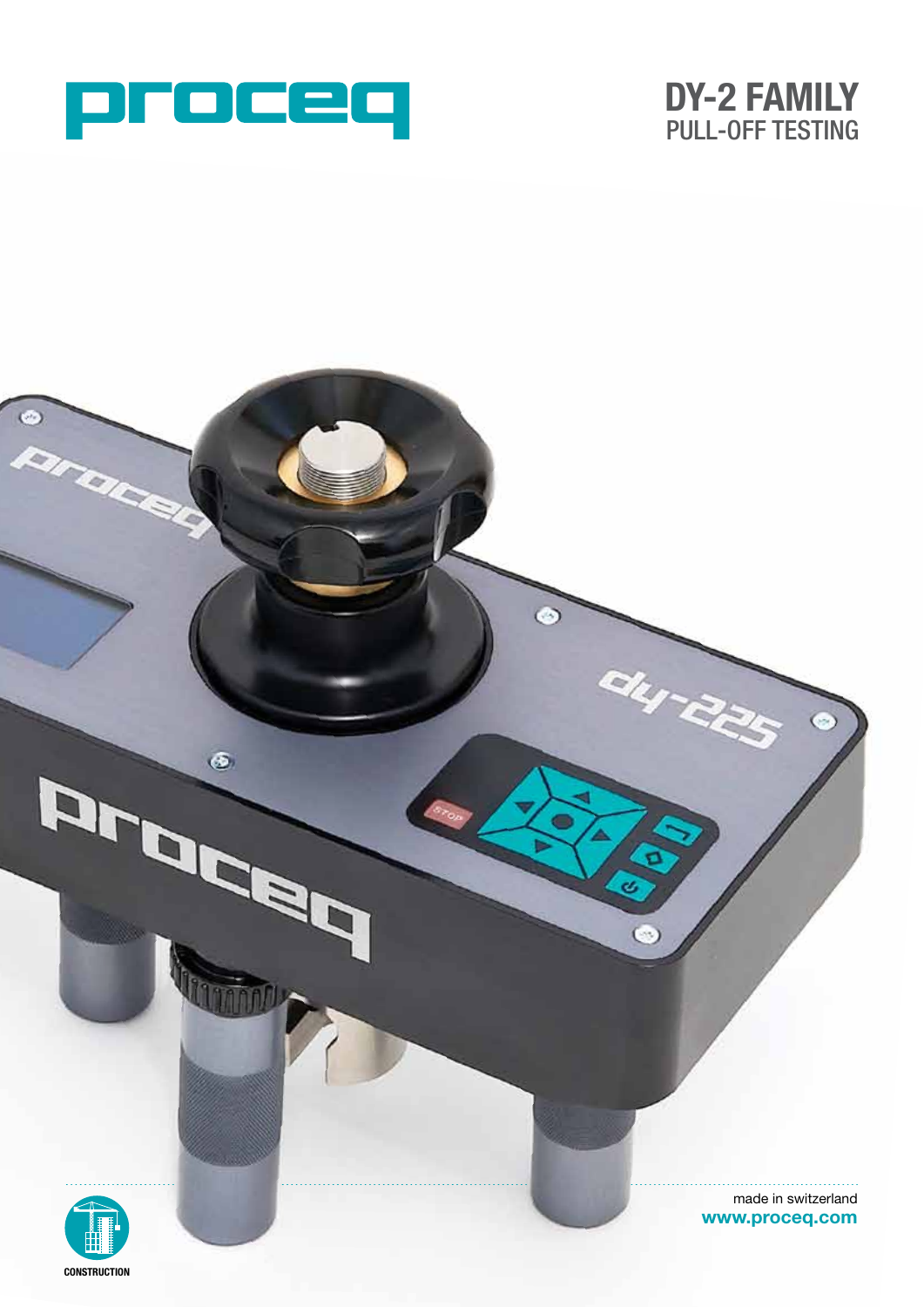**The DY-2 family of automated pull-off testers covers the complete range of pull-off applications with unmatched ease of operation and a unique capability to store a complete record of the test.**

Pull-off testing is one of the most widely used test methods in the construction industry. This is reflected in the huge number of standards dedicated to the method.

It has long been known that one of the major influences on the result of a pull-off test is the operator influence in the application of a constant load rate. The DY-2 with its integrated, feedback controlled motor removes this variable completely, by providing a fully automated test at a constant load rate which can be verified.

The DY-2 is further unique in that it records every single test parameter required by the specification.

- Time and date of the test
- Test disc size
- Maximum load applied
- Automatic calculation of bond strength
- Applied load rate with graphical record
- Complete time of test
- • Failure mode

For the very first time, the operator is able to provide a complete record of the pull-off test, proving that the test was carried out in accordance with the applicable standard.

#### **Application Range**

Three versions of DY-2 are available differentiated by maximum pulling force. This covers the complete range of pull-off applications (examples for Ø 50mm test discs):

|                     | <b>Working Range</b> |                  |
|---------------------|----------------------|------------------|
|                     | ं Tensile Force      | Test Disc Ø 50mm |
| $\therefore$ DY-206 | ∶ 0.6 - 6 kN         | ∶ 0.3 - 3.1 MPa  |
|                     | ∶ 135 - 1349 lbf     | ∶ 44 - 443 psi   |
| $\therefore$ DY-216 | ፡ 1.6 - 15.5 kN      | ∶ 0.81 - 7.8 MPa |
|                     | ∶ 360 - 3485 lbf     | ∶ 118 - 1145 psi |
| $\cdot$ DY-225      | 2.5 - 25 kN          | ∶ 1.3 - 12.7 MPa |
|                     | 562 - 5620 lbf       | 185 - 1847 psi   |

DY-206 has increased accuracy for low strength applications such as testing adhesive strength of mortars and renders. DY-216 covering most applications. DY-225 for very high strength applications such as testing of fibre reinforced polymers bonded to concrete structures or testing the bond strength of repair and overlay materials.

### **Applicable Standards**

To further illustrate the wide range of applications, DY-2 conforms to all of these standards: EN 1542, EN 1015-12, EN 1348, ISO 4624, BS 1881 Part 207, ASTM D4541, ASTM C1583, ASTM D7234-05, ASTM D7522, ZTV-SIB 90.

Additionally, most standards state an accuracy requirement. The DY-2 is calibrated according to EN ISO 7500-1 Class 1 and thereby exceeds the accuracy requirements specified in any of the standards listed above.





**www.proceq.com**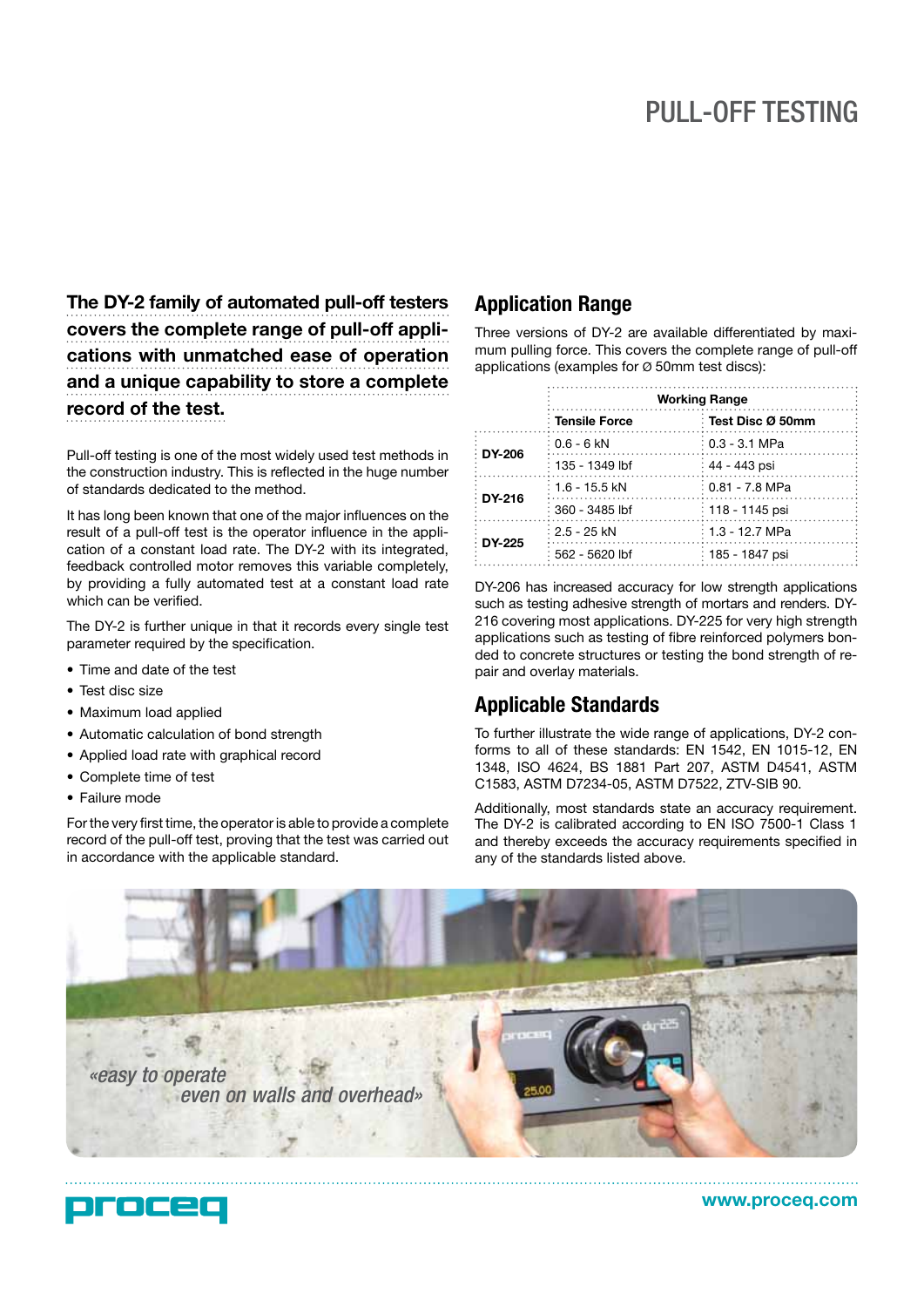# PULL-OFF TESTING

# **Simple Operation**



## **Failure Mode Reporting**

Most pull-off testing standards require the operator to record the mode of failure. DY-2 is unique in that it allows this information to be saved along with the test result.



For example "B 100%" indicates a complete failure in the overlay or repair material.



## **Complete Report of Load Rate: DY-Link Software**

DY-2 provides documentary proof that the test was actually carried out with the specified load rate.

The load rate curve is saved along with the test results and may be downloaded to a PC for reporting, or it may also be viewed in real time if the DY-2 is connected to a PC during the test.



## **Complete Range of Test Discs**

Depending on the application and material under test, the standards specify a wide range of test disc sizes. Proceq provides a complete range. The full list can be seen on the next page.





**www.proceq.com**